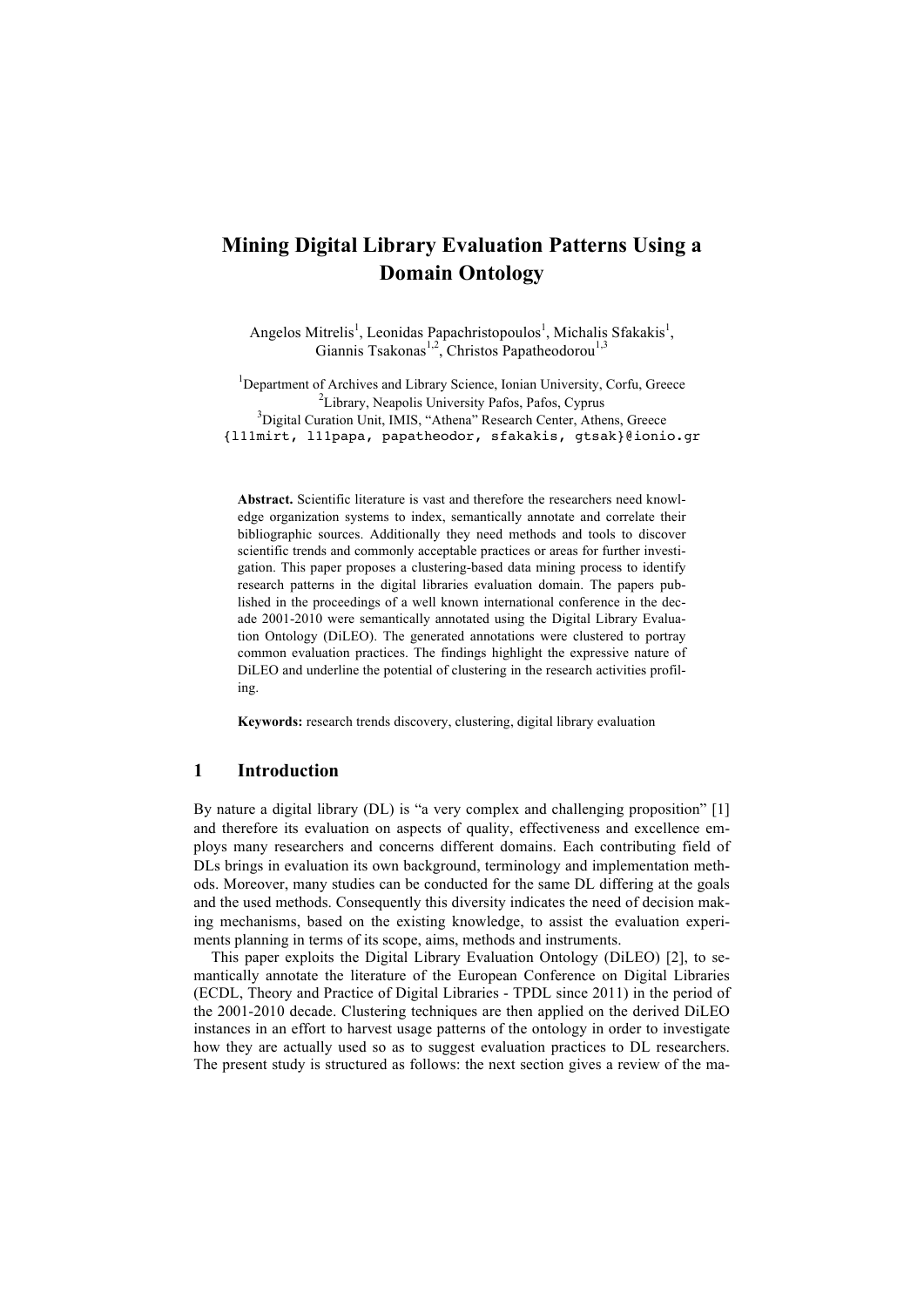jor accomplishments in DL and evaluation conceptual modeling. Section 3 presents the research settings and describes DiLEO ontology. Section 4 gives an overview and discusses the derived results, while in the last section the conclusions are drawn.

## **2 Background**

Through the use of reference models and ontologies, researchers describe the whole life cycle of a DL consisting of services and processes. For instance, Kovacs and Micsik [3] suggested a four-layered ontology consisting of content, services, interface and community which apply as the most important elements of a DL, while Gonçalves' et al. [4] ontology developed the relation among them and introduced the concept of quality as a constituent. The Digital Library Reference Model (DLRM) [5] consolidates a collective understanding of DLs by abstracting the central concepts of the domain. The model defines a set of classes and properties, some of which are related to the evaluation through the concept of Quality. Recently, Khoo and McDonald [6] proposed a model for the evaluation of DL, acknowledging the effect of organizational communication. DiLEO [2] has been developed aiming to conceptualize the DL evaluation domain by exploring its key entities, their attributes and their relationships.

Ontologies are used extensively for the description, analysis and evaluation of the scholarly communication activities. For instance, OntoQualis [7] focuses on the assessment of the quality of scientific conferences, while MESUR [8] provides a framework for the analysis of scholarly communication data, such as references and citations. Furthermore the developments in the nanopublications area [9] provide tools for the semantic integration of the knowledge recorded in the literature enabling its organization and correlation.

In parallel, bibliometric techniques have been used to analyze the evolution of DLs [10] and other related domains, such as information retrieval [11, 12]. Biryukov and Donk investigated the interests of computer science researchers analyzing data from DBLP [13], while Reitz and Hoffman explored the connections and the evolution of topics through time [14]. This paper combines the ontology-based topical analysis of the literature with data mining techniques to reveal the trends of the DL evaluation domain.

## **3 Research Setting**

## **3.1 The Digital Library Evaluation Ontology**

The methodological fundamentals of DiLEO rely on the analysis of various DL evaluation models and the structural composition of the identified characteristics under a unified logic, depicted by a set of constraints.

DiLEO is a two-tiered ontology (Figure 1). The upper, the strategic, layer consists of a set of classes related with the scope and aim of an evaluation while the lower level, the procedural, encompass classes dealing with practical issues. The strategic layer consists of the classes *Goals*, *Dimensions*, *Dimensions Type*, *Research Ques-*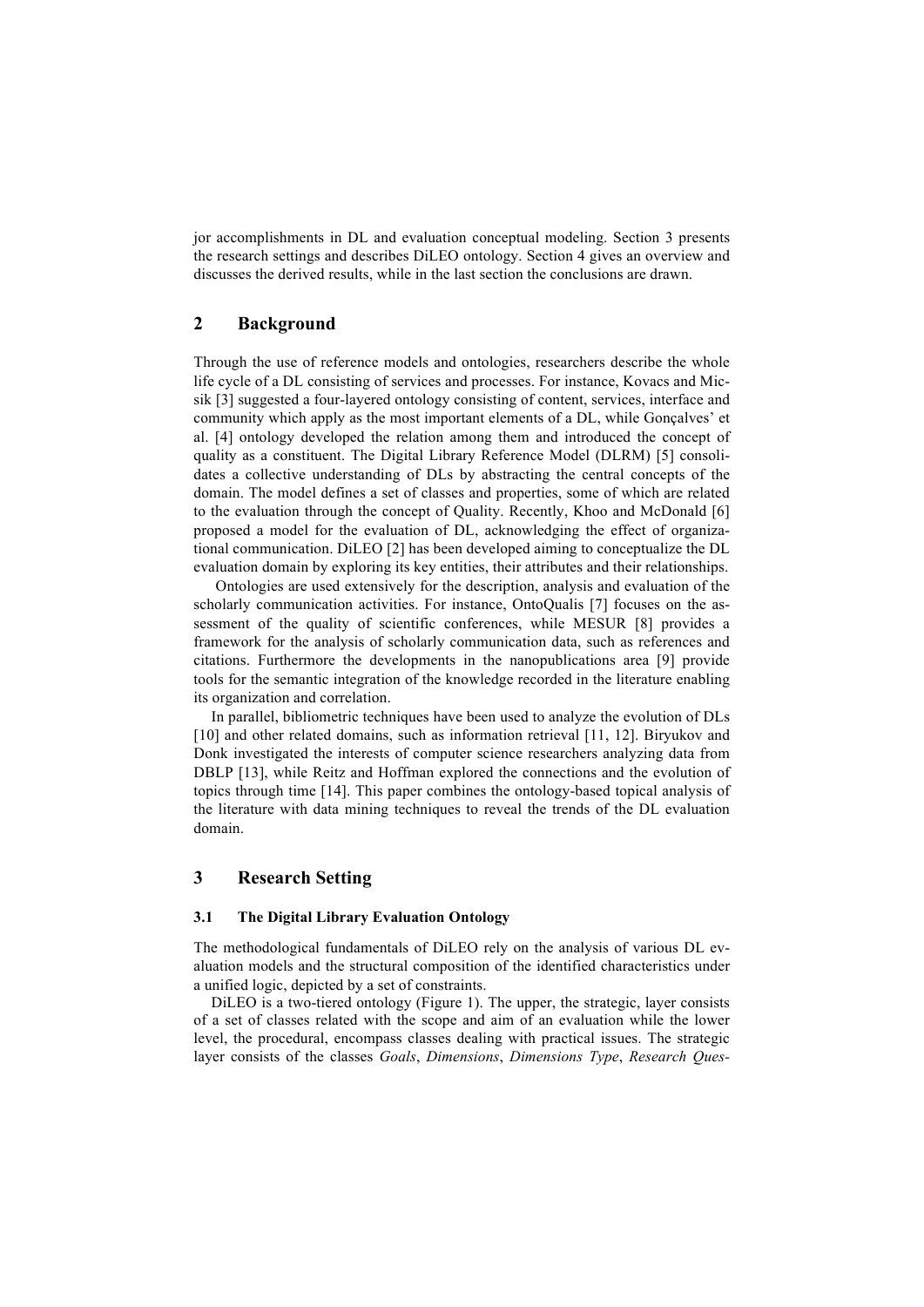*tions*, *Levels*, evaluation *Objects* and *Subjects*. Each evaluation initiative is stimulated by a *Goal*, which may be a *description* of a state, the *documentation* of several actions or the enhancement of a *design*. The class *Dimensions* refers to the scope of an evaluation, measuring its *effectiveness*, *performance*, *service quality*, *outcome assessment* and *technical excellence* while the phase in which an evaluation is conducted is characterized as *summative*, *formative* or *iterative*. The *Research Questions* are directly related with the methodological design of the research and the expected findings, while the class *Levels* are the aspects of a DL which are assessed and include *content, engineering, processing, interface* or *individual, institutional* and *social* levels. An *Object* in the evaluation process is either a product or an operation, and a *Subject* is a *human* or *machine agent* participating in the process.



**Fig. 1.** The DiLEO classes and properties

The procedural layer includes classes that specify practical issues faced by every evaluation exertion. The *Activity* class includes the operations used to denature data to information after their collection by *recording* or *measuring*. Consequently, data are processed through *analyzing*, *comparing* and *interpreting* and finally are *reported* and *recommended*. The activities are affected by the *time*, *cost*, *infrastructure* and *personnel*, constituting the *Factors* class. A variety of *Means* are available, such as *logging studies*, *laboratory studies*, *expert studies*, *comparison techniques*, *field studies* and *survey studies*. DiLEO indicates the *Instruments* that are used, such as statistical analysis software, recording devices etc. Evaluators adopt or develop as reference points the *Objects* that can be valued while the *Criteria* are considered as controlling mechanisms of a measurement as well as a benchmarking process via standards and principles divided in certain *Criteria Categories*. The fulfillment of a criterion is a matter of measurement. *Metrics* –*user*-*originated*, *content*-*originated*, or *system*-*originated*– illustrate current conditions and indicate the gap between current and ideal states. Finally, the nature of *Findings* is determined by *Research Questions*, but is not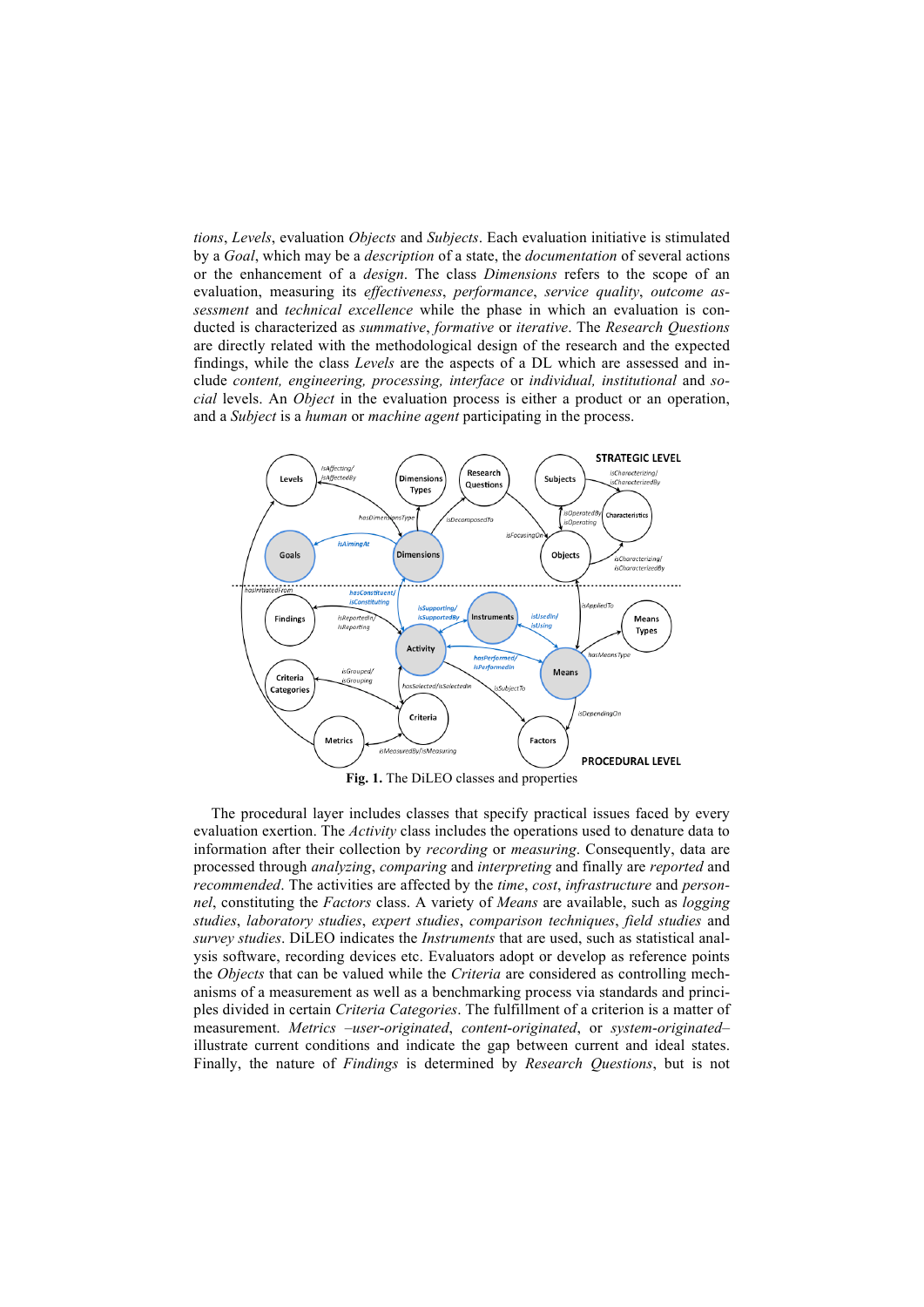is not specified and not predicted. DiLEO classes are co-related through a set of properties, while for each property particular constraints have been defined to support precise reasoning.

### **3.2 Semantic Annotation Process**

The first step concerned the selection of the ECDL papers' that deal with evaluation. Two researchers worked independently judging the ECDL papers' relevance to evaluation by examining their title, abstract and author keywords (Figure 2). The absolute inter rater's agreement was estimated to be 78%. This result corresponds to a Cohen's Kappa measure –*"the proportion of agreement after chance agreement has been removed"* [15] – equal to  $\kappa$ =0.58, which indicates an acceptable level of agreement. For all the papers that a disagreement was identified a third researcher provided additional rankings. The selection process resulted to identify 119 out of 400 papers (29.5%) as those having evaluation interest.



**Fig. 2.** Selection and annotation processes

The full text of the selected papers was semantically annotated manually by three experts with the goal to identify instances of the 21 subclasses of the DiLEO classes *Goals*, *Dimensions*, *Activities* and *Means* correlated with the properties *isAimingAt* (domain: *Dimensions*/range: *Goals*), *hasConstituent* (domain: *Dimensions*/range: *Activity*), *hasPerformed* (domain: *Activity*/range: *Means*). The annotators were familiar with both the instrument and the domain, agreeing beforehand on several thresholds, similarly to [16], and ensuring a common annotation method. To assess the correctness of annotation, random crosschecks were performed during that phase and any disagreements were resolved through discussion. The result of this process was the generation 1558 triples in the form of domain subclass – property – range subclass.

#### **3.3 Clustering**

In our experimentation we opted for K-Means, a well-known algorithm for partitioning *M* data points to *K* clusters. The 21 DiLEO subclasses, used as the vocabulary to annotate the documents, were considered as the features of the data points to be clustered.

Our dataset consists of 119 vectors of 21 features, representing the manually as-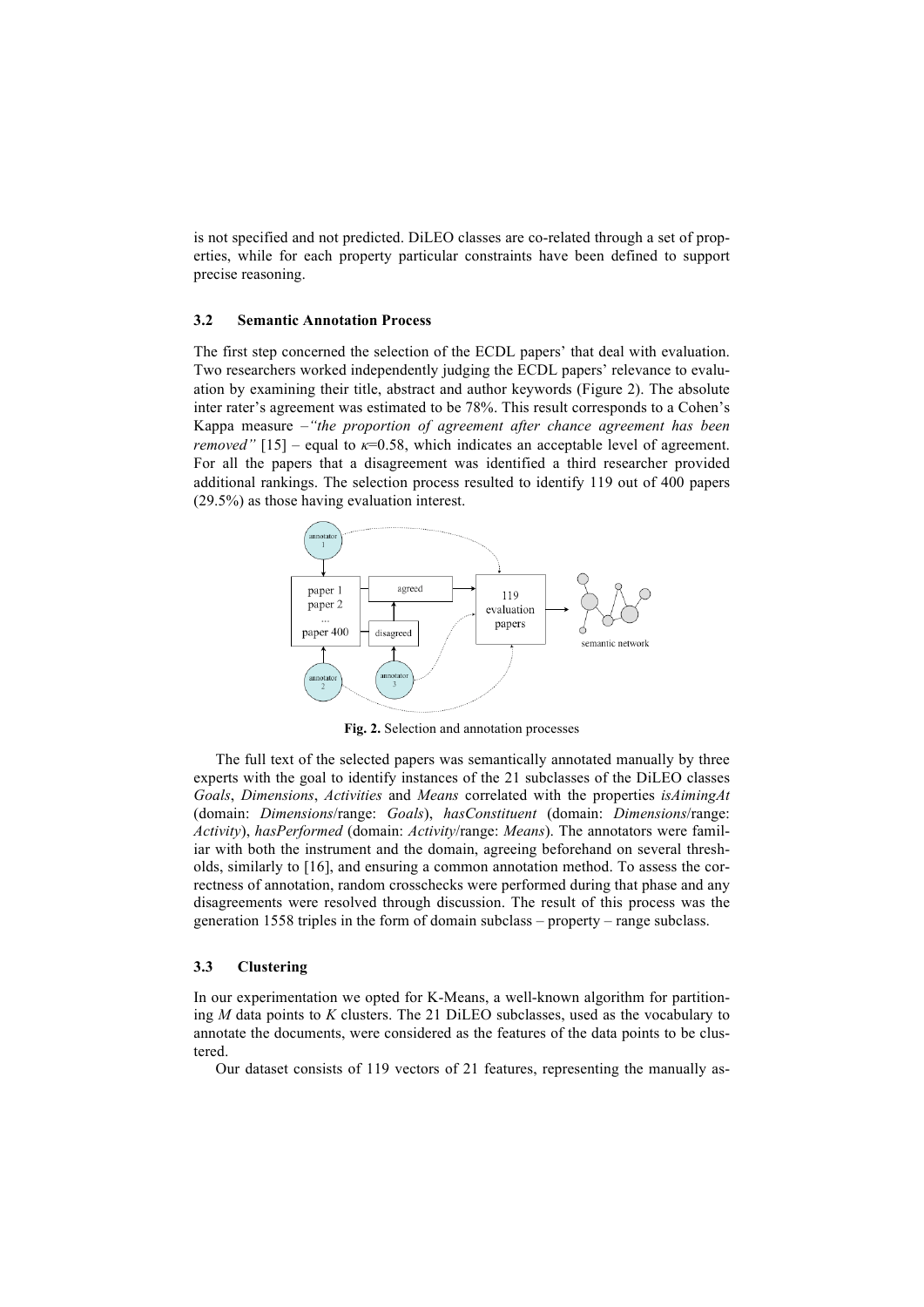signed annotations from the DiLEO vocabulary to the 119 ECDL papers related to DL evaluation. More specifically, the annotated documents are defined as vectors *Am*  $=(f_1, f_2, \ldots, f_n)$ , where  $A_m$ ,  $m=1, \ldots, 119$  denotes an annotated document representation and  $f_n$ ,  $n=1, ..., 21$  denotes a feature representing a DiLEO subclass.

The annotation vectors were partitioned to 11 clusters by applying the K-means algorithm. For the selection of the number of clusters *K*, the K-means was applied for the values of *K* between 1 and 25 recording the results of the objective (*cost* or *error*) function. Plotting the objective function results against the number of the clusters *K* the rate of decrease peaked at the values of  $K$  in between 9 and 13. Thereafter, we examined the clustering resulted by the *K* values equal to 11 and 12. The clustering resulted for a *K* value equal to 11 outperforms the other clustering, according to the evaluation procedure that follows. Moreover given that the K-means is highly dependent on the initialization of the centroids, it was run 200 times using different randomly initialized centroids. Then the clustering with the lowest cost was selected.

Two alternative formulations were tested for the annotation vectors *Am* assigning different types of values to the features. In the first formulation, the values of the features were binary, therefore the feature  $f_i$  has the value one if the respective to  $f_i$ subclass was assigned to the document *m*, or zero otherwise. In the second formulation the value of the feature *fi* was determined according to a variation of the *tf-idf* weighting scheme. To formulate this representation it should be remarked that every DiLEO subclass is annotated at most once to a document. Therefore, the *feature frequency*  $f_i$  of the feature  $f_i$  in all vectors will be equal to one when the respective subclass was annotated to the respective document, or zero otherwise. In order to differentiate the values of the frequency of the same feature  $f_i$  in the different vectors and to correlate each value to the number of the annotations assigned to the document, the  $f_i$ value is normalized by the number of the annotations to the respective document. Thereafter, given that the *ffi* value corresponds to the *tf* part of the weighting scheme and its value is either 0 or 1, the feature  $f_i$  in the vector  $A_i$  is scored according to the following variation of the *tf-idf* schema:

$$
nf f_{i,j} = \frac{f f_{i,j}}{\left| A_j \right|}, \quad id f_i = \log \left( \frac{M}{1 + df_i} \right), \quad tf - id f_{i,j} = nf f_{i,j} \times id f_i
$$

quency of the feature  $f_i$ . where,  $nff_{i,j}$  is the normalized feature frequency of the feature  $f_i$  in the vector  $A_{j}$ ,  $|A_j|$  is the number of annotations to the document *j*, *M* is the number of documents,  $df<sub>i</sub>$  is the document frequency of the feature  $f_i$  and  $\frac{idf_i}{dt}$  expresses the inverse document fre-

To enable the discovery of patterns by characterizing each cluster with respect to the terms of DiLEO, we used the frequency increase measure (henceforth *FI*), which calculates the increase of the frequency of a feature  $f_i$  in the cluster  $k$  as compared to its document frequency *dfi* in the whole dataset. The frequency increase of the feature  $f_i$  in the cluster  $k$ ,  $FI_{ik}$  is defined as the difference of the squares of the two frequency measures as specified by the formula:

$$
FI_{i,k}=df_i^2-ff_{i,k}^2
$$

Intuitively, a representative feature for a cluster should be used to annotate a large number of documents in the cluster; hence its frequency in the cluster will be increased. In contrast, for a non representative feature the values of its *FI* measure will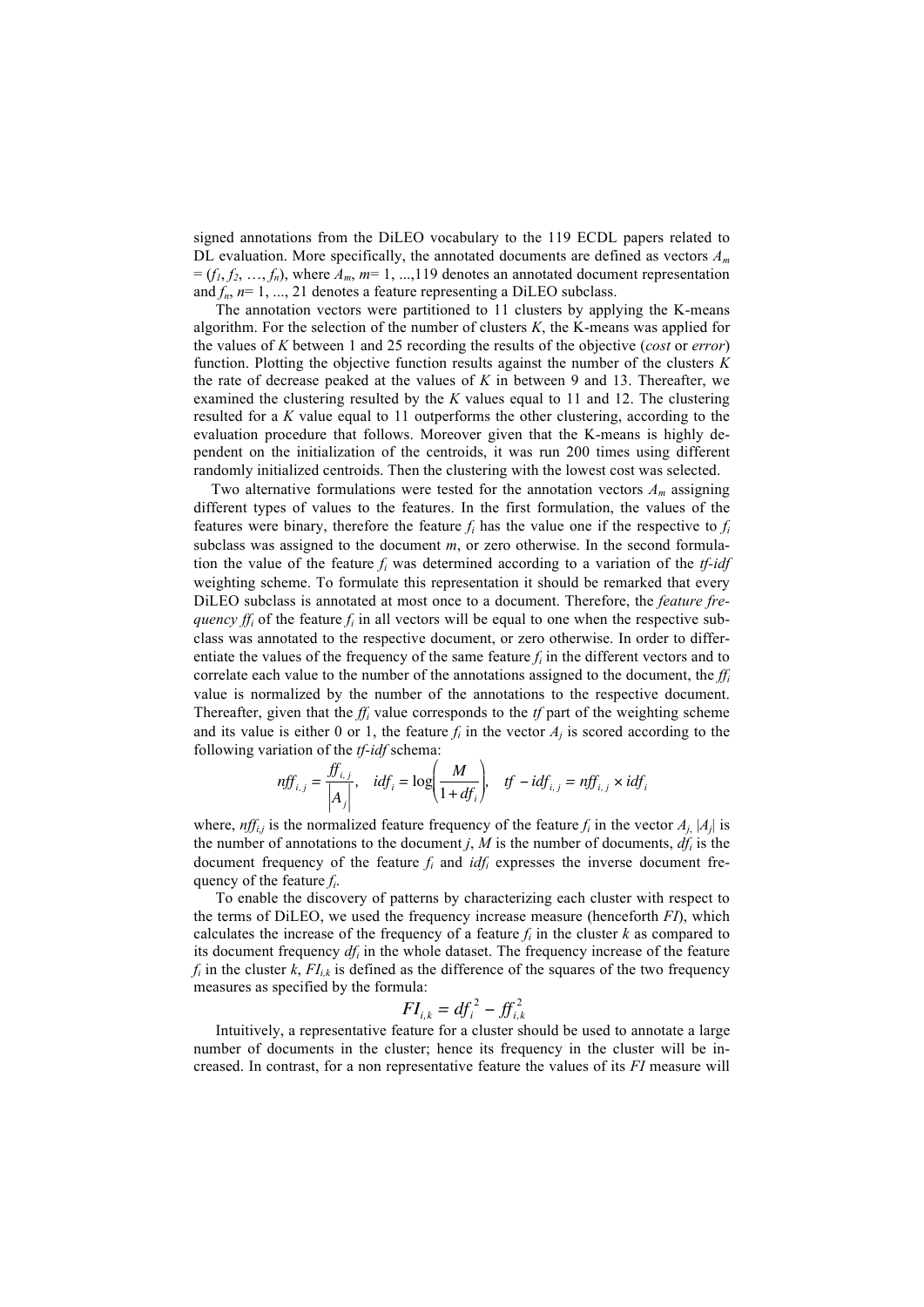be low and probably negative. The definition of a representative feature for a cluster, is that  $FI_{ik}>\alpha$ , where  $\alpha$  is the required extent of frequency increase. If  $\alpha>0$  then the frequency of a feature within a cluster is greater than the frequency of that feature in the initial dataset. If the *FI* value of a feature in a cluster becomes negative or lower than  $\alpha$  then the feature will be filtered out from the representative features of that cluster, even if this feature has been assigned to several documents. The question that arises is to determine objectively the value of the threshold parameter  $\alpha$  so that to define a set of features that characterizes a cluster.

In order to estimate the impact of the threshold parameter  $\alpha$ , two indicators are defined: the *Coverage* and the *Dissimilarity Mean*. Hence, the selected value for the threshold *α* is the value that maximizes the combination of the *Coverage* and *Dissimilarity Mean* measures.

*Coverage* is defined as the proportion of the features participating in the clusters, for a particular *FI* value, to the total number of features used for annotation and is specified by the formula:

$$
Coverage = \frac{\left| \bigcup_{k=1}^{K} \{ f_i : FI_{i,k} \geq a \} \right|}{N}
$$

*Dissimilarity Mean* expresses the average of the distinctiveness of the clusters and is Specifically, the dissimilarity  $d_{i,j}$  between the clusters  $i$  and  $j$ , the mean of dissimilardefined in terms of the dissimilarity  $d_{i,j}$  between all the possible pairs of the clusters. ity *DMeani* of a cluster *i* and the *Dissimilarity Mean* are specified by the following formulas respectively:

$$
d_{i,j} = 1 - \frac{\left| \left\{ f_n: (FI_{n,i} \ge \alpha) \wedge \left( FI_{n,j} \ge \alpha \right) \right\} \right|}{\left| \left\{ f_n: (FI_{n,i} \ge \alpha) \vee \left( FI_{n,j} \ge \alpha \right) \right\} \right|} \quad DMean_i = \frac{1}{K-1} \sum_{j=1}^{K} d_{i,j} , i \ne j
$$
  
DissimilarityMean =  $\frac{1}{K} \sum_{k=1}^{K} DMean_k$ 

*F1-measure* is the harmonic mean of the *Coverage* and the *Dissimilarity Mean* and expresses an acceptable balance between them. It is specified as follows:

$$
F1-measure = 2 \times \frac{Coverage \times DissimilarityMean}{Coverage + DissimilarityMean}
$$

The highest value of the *F1-measure* determines the desired value for the threshold parameter *α*.

estimating, given the mandality produced allocations based on the DIEEO offici-<br>logy for the DL evaluation-related ECDL papers, the workflow for discovering pat-Concluding, given the manually produced annotations based on the DiLEO ontolterns of evaluation practices consists of the following steps: (a) representation of the document annotations by two alternative vector models, the binary and the weighted *tf-idf*, (b) clustering of the vector representations of the annotations by applying the K-means algorithm, (c) assessment of the features of each cluster using the frequency increase metric, (d) selection of the threshold  $\alpha$  that maximizes the *F1-measure* between the *Coverage* and the *Dissimilarity Mean* indicators, and (v) identification of the evaluation profiles based on the representative features of the clusters.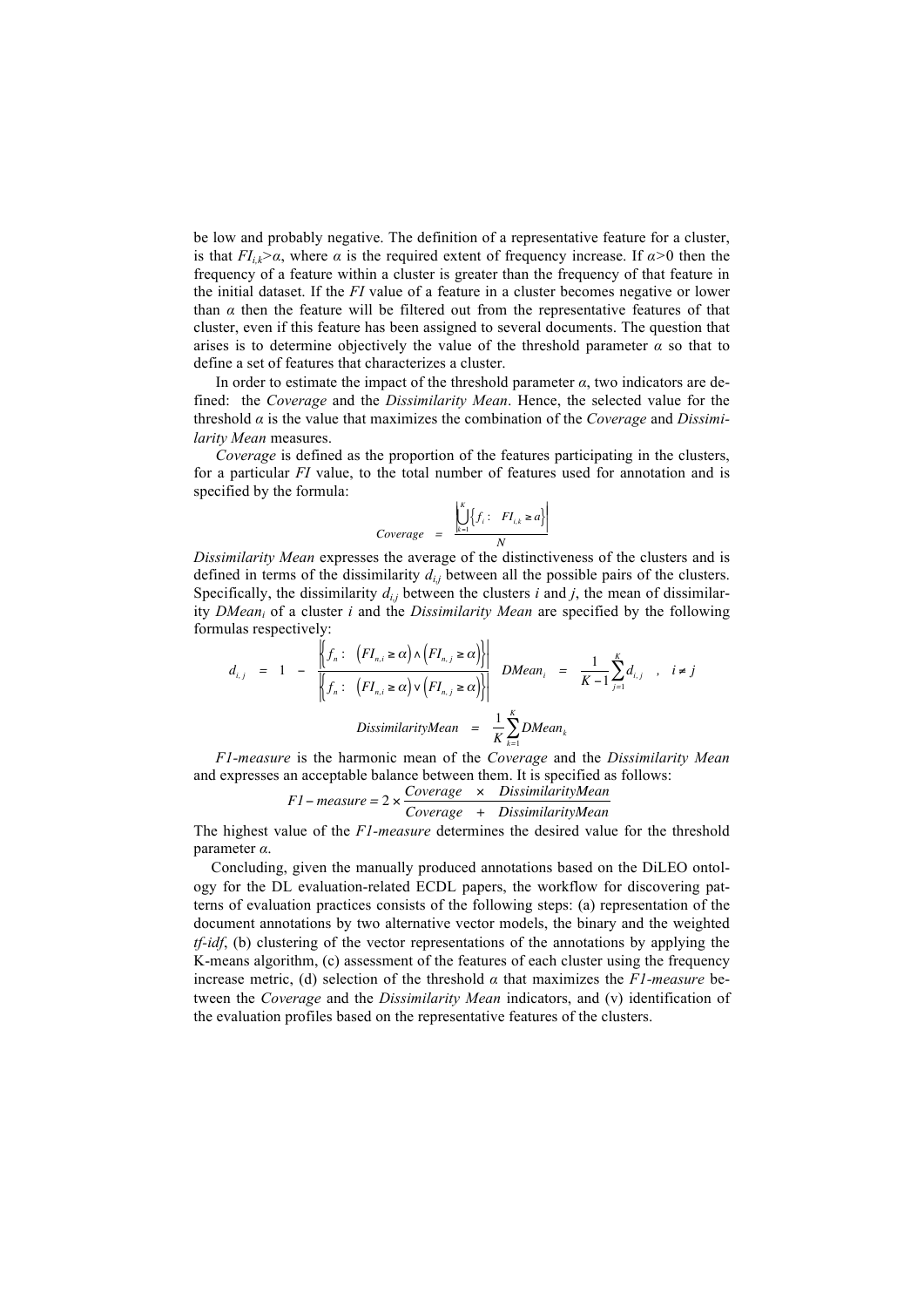## **4 Findings and Discussion**

In general the *tf-idf* weighted representation provides more precise results than the binary vector representation and this is evident by the K-Means objective function error for each representation; the error for the *tf-idf* representation is 0.03, while the error of the binary representation is 1.95. Moreover, for most of the threshold *α* values, both *Coverage* and *Dissimilarity Mean* indicate better performance and permit the selection of a higher value for  $\alpha$ . As the value of  $\alpha$  increases, the number of the representative features in the clusters decreases, while the clusters become more dis-



distinct, generating thus clear evaluation profiles.

**Fig. 3.** *Coverage* and *Dissimilarity Mean* for the binary and *tf-idf* representations using different values for *α*.

Figure 3 presents the curves of the *Coverage* and the *Dissimilarity Mean* with respect to the parameter  $\alpha$ , as it varies in the range from 0 to 1 at a step of 0.05. The left part of the figure corresponds to the binary representation, while the right depicts the values of the *tf-idf* weighted representation. It is obvious that the *tf-idf* representation outperforms the binary representation for both indicators and permits a higher value for *α* to be selected.

In detail, the *Coverage* of the *tf-idf* representation remains equal to 1 meaning that all the features are present in the clustering, up to the point  $\alpha=0.3$ . The dissimilarity of the clusters increases quickly and its value is very close to its maximum at the same *α* value. Concerning the binary representation, the features are eliminated from the first step of  $\alpha$  and the distinctiveness of the clusters reaches its maximum value near the highest α value. The outperformance of the *tf-idf* representation is also verified by the *F1-measure* values depicted in Figure 4.

The maximum score for the *F1-measure* is 0.98 when *α*=0.3 for the *tf-idf* representation, while for the binary representation the *F1* maximizes at 0.85 when  $\alpha$ =0.15. Given these results we opted for the *tf-idf* representation and a *FI* value greater than or equal to 0.3 ( $FI \ge 0.3$ ). The features having FI values less than the threshold 0.3 will be excluded from the pattern description. The features resulted by this setting and describe each cluster are presented in Table 1.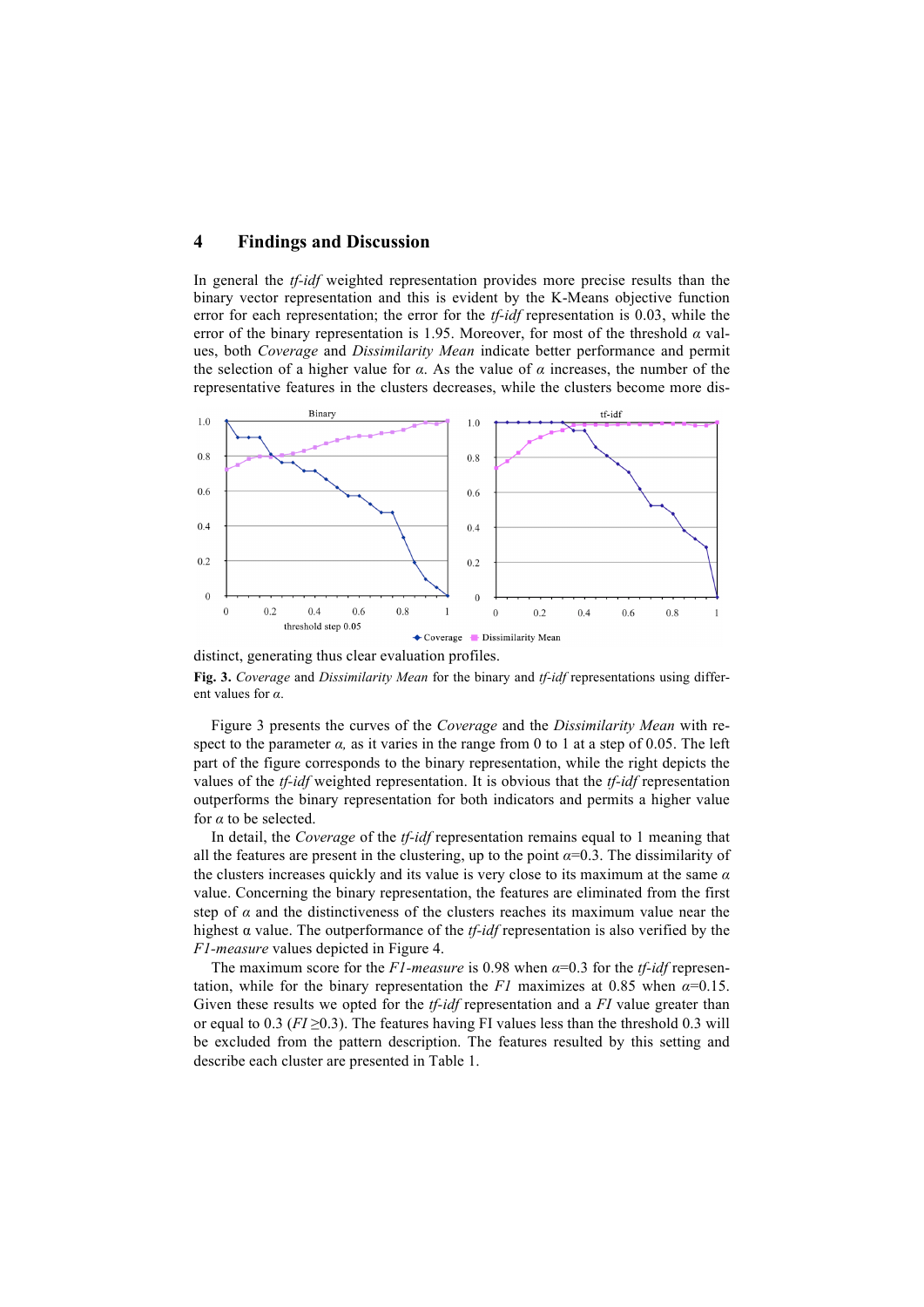All the clusters have at least one strong representative feature with *FI* value greater than 0.69. In particular, in three clusters the highest *FI* is close to 0.70, while the strongest feature of the other eight clusters has a *FI* value greater than 0.94.



**Fig. 4.** *F1-measure* scores for the binary and *tf-idf* representations using different values for *α*

Furthermore in ten clusters the *FI* value of the strongest feature is the highest from all the other *FI* values of the same feature in the other clusters. Hence, these features could be the starting points for formulating the evaluation pattern of the cluster they belong. One exception occurs for the feature *expert\_studies*, which holds the same *FI* value in the clusters 5 and 11. However, clusters 5 and 11 have no other common feature, implying that even though the patterns start from the same feature, they follow different paths and express different evaluation practices.

| <b>Cluster (Size)</b> | Features for $FI \geq 0.3$                                                                                                                |
|-----------------------|-------------------------------------------------------------------------------------------------------------------------------------------|
| 1(7)                  | $interpret: 0.97$ , survey-studies: 0.34, analyze: 0.32                                                                                   |
| 2(19)                 | description: 0.69                                                                                                                         |
| 3(11)                 | log analysis studies: 0.94                                                                                                                |
| 4(12)                 | recommend: 0.98, effectiveness: 0.35                                                                                                      |
| 5(5)                  | expert studies: 0.99, documentation: 0.87, effectiveness: 0.79, compari-<br>son studies: 0.59, comparison: 0.42, service quality: 0.34    |
| 6(29)                 | design: 0.70, technical excellence: 0.63                                                                                                  |
| 7(7)                  | service quality: 0.98, record: 0.31                                                                                                       |
| 8(4)                  | field studies: 0.99, record: 0.80, analyze:0.32                                                                                           |
| 9(15)                 | documentation: 0.74, performance measurement: 0.63, mesure: 0.43, labo-<br>ratory studies: 0.41, comparison: 0.32                         |
| 10(4)                 | outcome assessment: 0.99, survey-studies: 0.83, analyze: 0.32                                                                             |
| 11(6)                 | expert studies: 0.99, technical excellence: 0.58, laboratory studie: 0.54,<br>design: 0.52, record: 0.50, report: 0.49, description: 0.39 |

**Table 1.** The derived models of evaluation profiles and their frequencies

Observing the lowest *FI* values in Table 1, it would be possible to filter more features from the clustering without affecting its structure. By increasing the value of *α* to 0.5, the features *analyze*, *measure* and *report* are filtered. The document frequency *dfi* of these three features is higher than 72%, meaning that these subclasses of the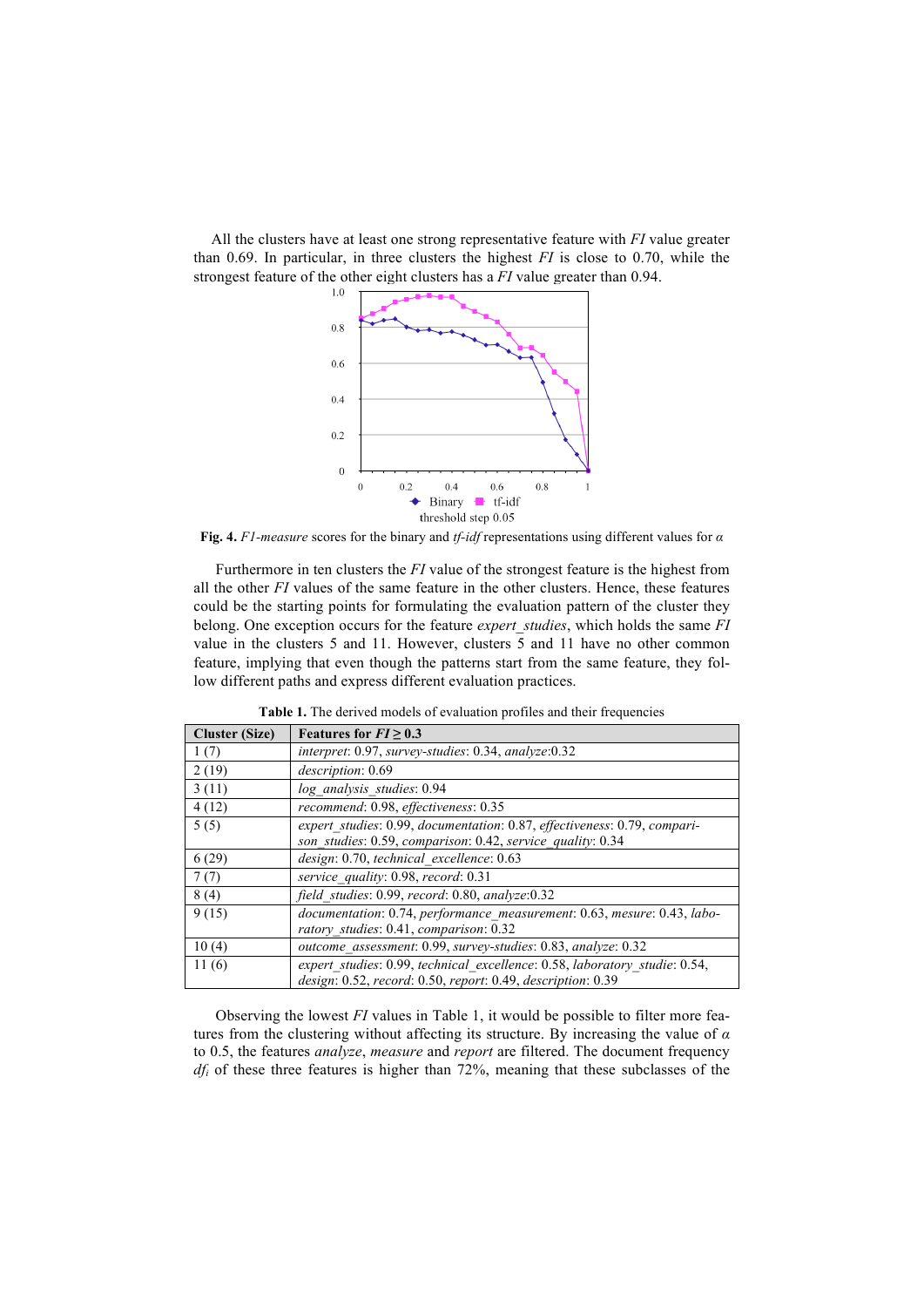class *Activity* are widely adopted by the most papers. The removal of these features does not subtract any significant information, since it is known that almost every evaluation initiative includes these activities. The low impact of these features is implied by their *tf-idf* values, confirming, the outperformance of the *tf-idf* representation.

In general the evaluation profiles, presented in Table 1, are informative enough for investigating the DL evaluation trends in the last decade. Regarding the size of the clusters, it can be noted that the size of clusters 8 and 10 is small, each of them including four *tf-idf* weighted annotation vectors. However these clusters should not be merged with others, because the features with the highest *FI* value, *field\_studies* and *outcome\_assessment* respectively, correspond to subclasses not appeared in the patterns of the other clusters. Besides, these features hold the maximum *FI* value (0.99) of all the patterns in the other clusters, indicating their significance as starting points for formulating evaluation patterns.

The advantage of the presented method is that it reveals 'hidden' patterns not usually applied in the literature, such as the pattern of cluster 5, along with patterns representing frequently used evaluation practices, such as the pattern of clusters 8,9 and 10. For instance the pattern of cluster 9 implies that when a study aims to *document*  the *performance* of a DL, then it consists of *measuring* activities, held –preferably– in a *laboratory setting*.

Some of the clusters are quite generic in the sense that the number of their representative features is quite small including a couple of features that usually refer to strategic level of the DiLEO schema, such as cluster 6 and cluster 2. This generic pattern corresponds to papers whose first priority is to present a new service or a system and for this purpose they provide evaluation results to describe the current state of that service or system. Cluster 3 consists also of a unique operational feature, the logging studies, indicating a significant trend in the literature.

The clustering process does not emerge any implications for modifying the ontology structure, in the sense that it does not reveal patterns that alter the structure of the ontology reasoning paths. Most of the patterns are identical to sequences of DiLEO triples (domain subclass –property– range subclass), such as the pattern of cluster 6, which is compatible to the DiLEO path *technical\_excellence* - *isAimingAt*- *design*. This pattern is extended by the pattern of cluster 11, which emerges that when the goal is to improve the design of a DL, then the conduction of expert and laboratory studies contributes to the purpose of the technical excellence investigation; nevertheless the technical excellence investigation implies recording and reporting activities to be held. This pattern generates a set of DiLEO paths, indicatively *technical\_excellence* –*hasConstituent*– *record* and *record* –*isPerformedIn*– *expert\_studies*. Given these results, we consider that the application of clustering techniques on the instances of the DiLEO triples would discover complementary knowledge and therefore the future work will address this possibility.

## **5 Conclusions**

Eleven groups of evaluation studies were generated after the semantic annotation of 119 papers and the application of the K-Means algorithm. These clusters, refined by